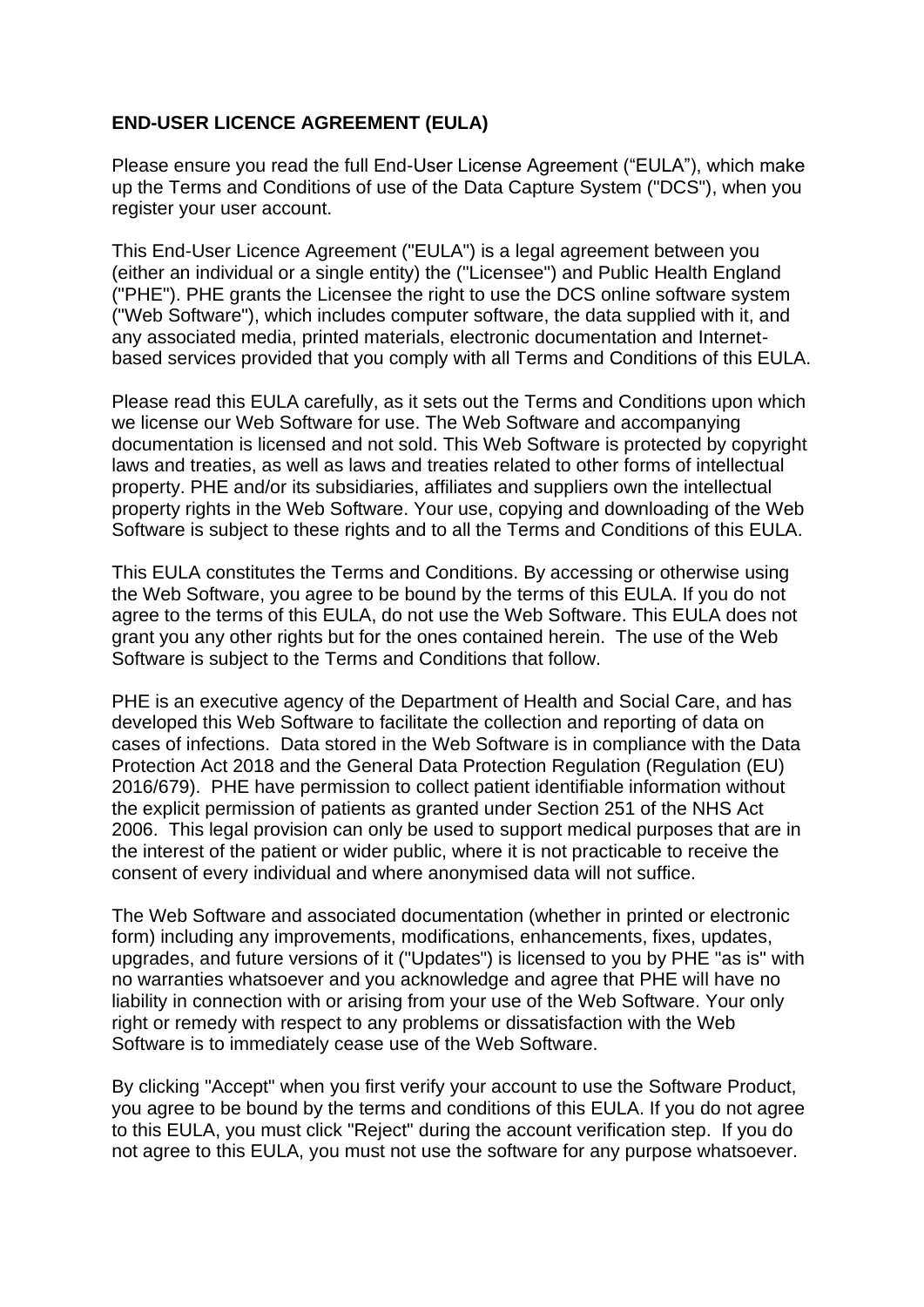You should print a copy of this EULA for future reference.

### GRANT AND SCOPE OF LICENCE

In consideration of you agreeing to abide by the Terms and Conditions of this EULA, PHE grants you a non-transferable, non-exclusive licence to use the Web Software on any Internet enabled device, subject to the terms incorporated into this EULA by reference. We reserve all other rights. You agree to use all reasonable efforts to protect the Web Software from unauthorised use, reproduction, distribution or publication.

### LICENCE RESTRICTIONS

You must:

- not use the Web Software or data obtained using it in any unlawful manner, for any unlawful purpose, or in any manner inconsistent with this EULA, or act fraudulently or maliciously, for example, by hacking into or inserting malicious code, including viruses, or harmful data, into the Web Software, or any Internet browser, device, or operating system;
- not infringe our intellectual property rights or those of any third party in relation to your use of the Web Software (to the extent that such use is not licensed by this EULA);
- not transmit any material that is defamatory, offensive or otherwise objectionable in relation to your use of the Web Software;
- not use the Web Software in a way that could damage, disable, overburden, impair or compromise PHE systems or security or interfere with other users; and
- not collect or harvest any information or data from the Web Software systems or attempt to decipher any transmissions to or from the servers running the Web Software.

You agree that you are solely responsible for (and that PHE has no responsibility to you or to any third party) for your use of the Web Software, any breach of your obligations under the Terms and Conditions, and for the consequences (including any loss or damage which PHE may suffer) of any such breach.

Except as expressly set out in this EULA or as permitted by any local law, you agree:

- not to copy the Web Software or associated documents except where such copying is incidental to normal use of the Web Software, or where it is necessary for the purpose of back-up or operational security;
- not to rent, lease, sub-license, loan, translate, merge, adapt, vary or modify the Web Software;
- not to make alterations to, or modifications of, the whole or any part of the Web Software, or permit the Web Software or any part of it to be combined with, or become incorporated in, any other programs;
- not to disassemble, decompile, reverse-engineer or create derivative works based on the whole or any part of the Web Software or attempt to do any such thing except to the extent that (by virtue of section 296A of the Copyright, Designs and Patents Act 1988) such actions cannot be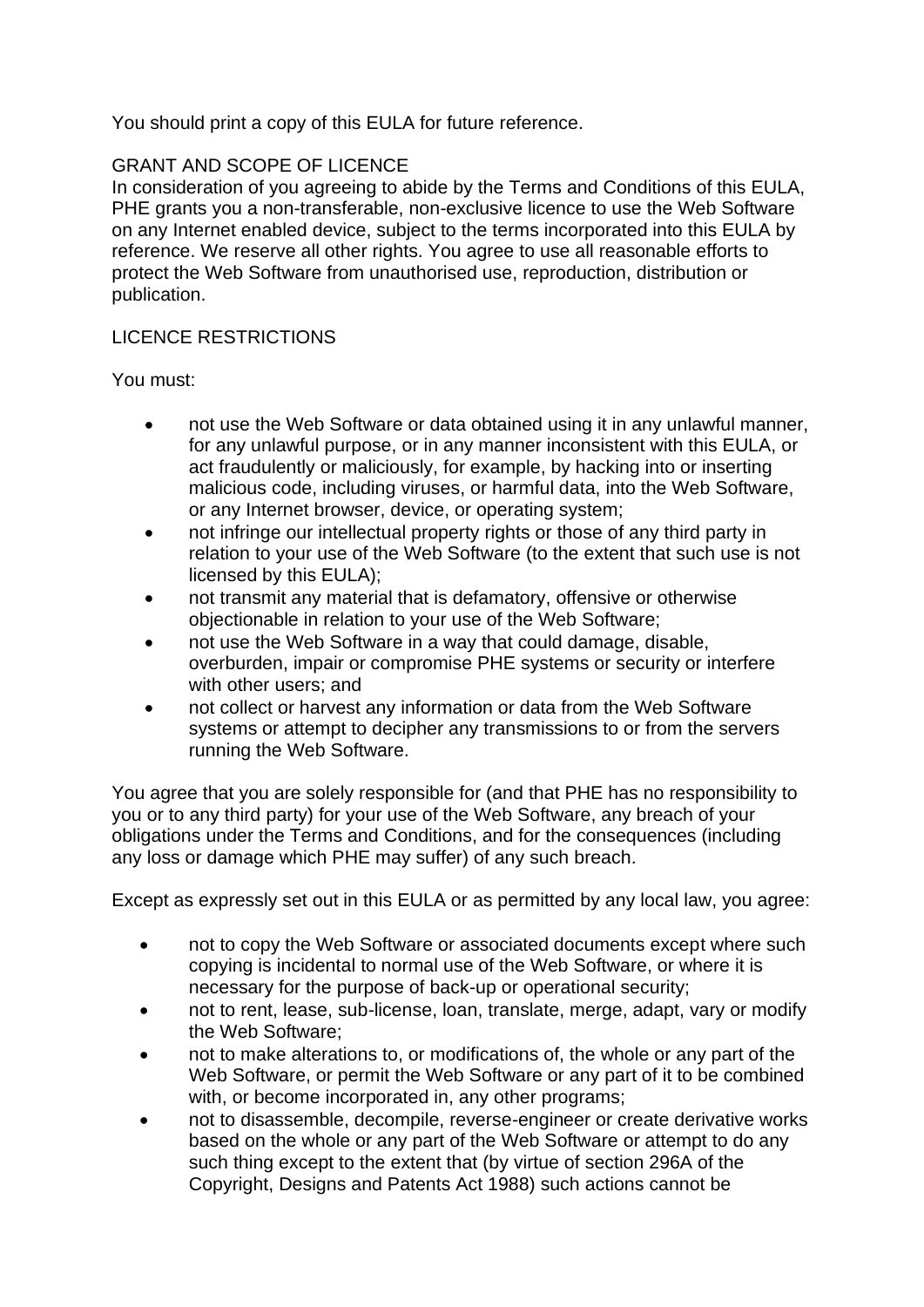prohibited because they are essential for the purpose of achieving interoperability of the Web Software with another software program, and provided that the information obtained by you during such activities:

- o is used only for the purpose of achieving inter-operability of the Web Software with another software program;
- o is not unnecessarily disclosed or communicated without our prior written consent to any third party; and
- o is not used to create any software that is substantially similar to the Web Software;
- o to keep all copies of the Web Software secure and to maintain accurate and up-to-date records of the number and locations of all copies of the Web Software;
- o to include our copyright notice on all entire and partial copies you make of the Web Software on any medium;
- o not to provide or otherwise make available the Web Software in whole or in part (including object and source code), in any form to any person without prior written consent from us; and
- o to comply with all technology control or export laws and regulations that apply to the technology used or supported by the Web Software

ACCOUNTS AND PASSWORDS. You are responsible for maintaining the confidentiality of your password and account, and shall be responsible for all uses of the Web Software via your registration and/or login, whether authorised or unauthorised by you. You agree to immediately notify PHE of any unauthorised use of your registration, user account or password.

CONFIDENTIALITY. You acknowledge that in using the Web Software you may have access to confidential information including, without limitation, information, including personal data ("Confidential Information"). You agree that you shall hold any Confidential Information in confidence and, unless required by law, shall not:

- make any Confidential Information available to any third party (other than to a party to whom you are satisfied that you may legally disclose such Confidential Information to);
- use the Confidential Information for any purpose otherwise than in the proper performance of your duties as an employee or contractor (as applicable);
- permit or cause any unauthorised disclosure of Confidential Information through any failure to exercise due care and diligence.

COPYRIGHT. Copyright in the Web Software belongs to PHE. With this EULA, you may use the Web Software on any computing device over the Internet. You may reproduce the content in the Web Software in printed form or as a digital image for use within your own organisation. All reproduction or derivation of the content in the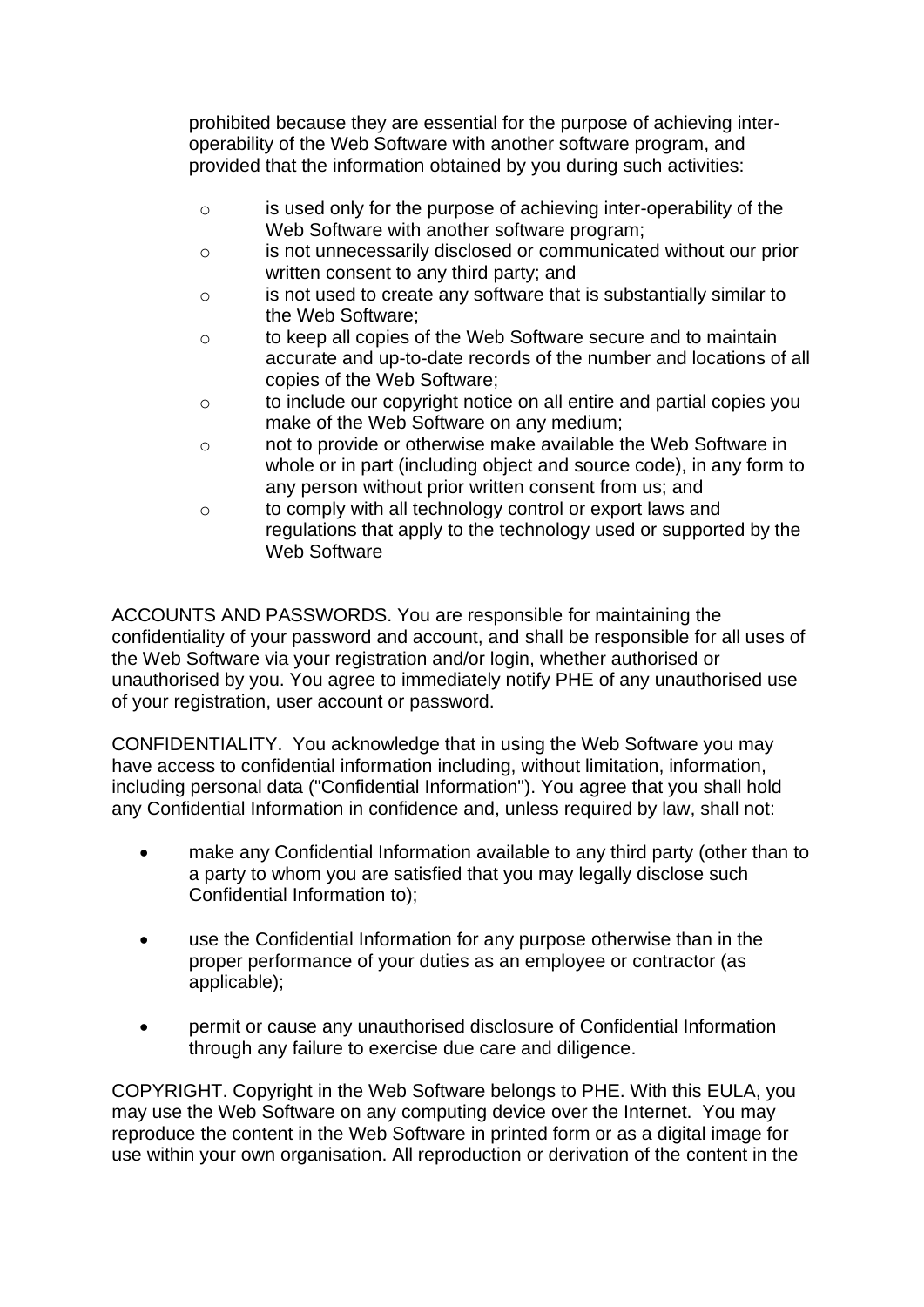Web Software must be accompanied by an appropriately dated universal copyright statement, as indicated: © [Year] Public Health England.

EVENTS OUTSIDE OUR CONTROL. PHE will not be liable or responsible for any failure to perform, or delay in performance of, any of our obligations under this EULA that is caused by any act or event beyond our reasonable control, including failure of public or private telecommunications networks ("Event Outside Our Control"). If an Event Outside Our Control takes place that affects the performance of our obligations under this EULA:

- our obligations under this EULA will be suspended and the time for performance of our obligations will be extended for the duration of the Event Outside Our Control; and
- we will use our reasonable endeavours to find a solution by which our obligations under this EULA may be performed despite the Event Outside Our Control.

FORCE MAJEURE. PHE shall not be liable for damages and you shall not have the right to terminate this EULA for any delay or default in delivery of the Web Software resulting directly or indirectly from acts of nature, forces or causes beyond its reasonable control including, but not limited to: internet failures, network failures, computer equipment failures, telecommunications equipment failures, other equipment failures, electrical power failures, acts of God, terrorist action, acts of civil or military authority, government actions, fires, epidemics or pandemics, riots, wars, sabotage, insurrections, labour shortages or disputes.

INDEMNIFICATION. You, at your expense, shall indemnify PHE against all losses, damages, claims, expenses (including legal fees and court costs) arising out of or resulting from (a) any use of the Web Software by you (unless and only to the extent the loss is attributable to a breach by PHE of any obligation under this Agreement), (b) any breach by you of this EULA, or (c) any actions by you or persons that would constitute a breach of this Agreement if that person were a party to this agreement and its obligations were substantially the same as your obligations.

INTELLECTUAL PROPERTY RIGHTS. You acknowledge that all intellectual property rights in the Web Software, the documentation and the technology anywhere in the world belong to PHE, that rights in the Web Software are licensed (not sold) to you, and that you have no rights in, or to, the Web Software, the documents or the technology other than the right to use each of them in accordance with the terms of this EULA. You acknowledge that you have no right to have access to the Web Software in source-code form.

UPDATES AND UPDGRADES. Nothing in this EULA shall be construed to obligate PHE to provide upgrades or updates of the Web Software to you under any circumstances. To the extent upgrades or updates are provided, they shall be provided to you on a licence exchange basis, and you agree that by using an upgrade or update you voluntarily terminate your right to use any previous version of the Web Software.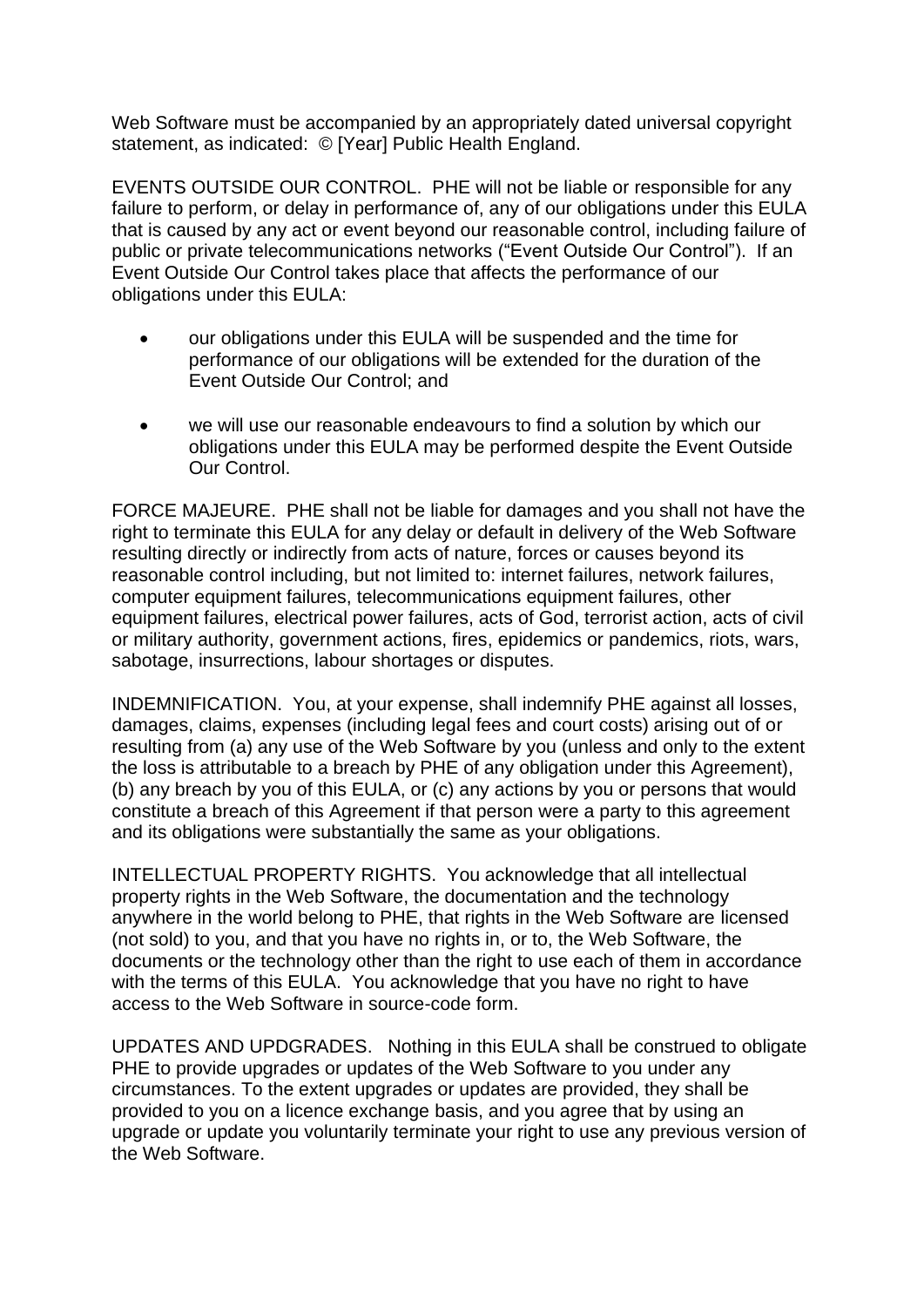PERSONAL DATA. You acknowledge that in using the Web Software you may have access to personal data (including sensitive personal data) relating to patients and/or clients of the NHS or any other healthcare organisation. You agree that you will comply with all data, information governance, and security standards, policies and procedures applicable to you as an employee or contractor of the NHS or any other healthcare organisation in the United Kingdom, and that you will only use, hold and distribute data accessed via the Web Software within the NHS or any other healthcare organisation and solely as required for the purposes of your employment. Where data you have obtained via the Web Software is no longer required, it must be destroyed in a secure manner in accordance with any applicable legislation and/or NHS data retention policy. In addition, if you are a contractor you agree that:

- you and your employer have in place appropriate technical and organisational measures to prevent unauthorised or unlawful processing of personal data and to prevent against accidental loss or destruction of, or damage to personal data which are at least equivalent to the standard of security required by the NHS security policies; and
- you and your employer shall take reasonable steps to ensure the reliability of any employees who will have access to personal data.

# **LINKAGE TO OTHER DATA SOURCES**

By agreeing to this EULA, you are providing your permission for PHE to:

- access and extract Other Data (as defined below), in relation to a patient, that you or your organisation have provided to other PHE surveillance programmes, administrative data sources or audits (the "Other Data", including but not limited to data accessed or extracted from the Intensive Care National Audit and Research Centre ("ICNARC"), Paediatric Intensive Care Audit Network ("PICANET"), BadgerNet, neonIN, PHE's Second Generation Surveillance System and the Hospital Episodes Statistics); and
- link the Other Data to the data that you or your organisation have supplied to the Web Software.

# **SHARING OF AGGREGATE DATA WITH EXTERNAL ORGANISATIONS**

By agreeing to this EULA, you are providing your permission for PHE to share aggregate data with other organisations who may need to use the data for public health or healthcare purposes. These data are shared in aggregate form and will not contain Personally Identifying Information ("PII"). Such organisations may include, but not be limited to: the Department of Health and Social Care, Getting It Right First Time, NHS England and NHS Improvement, Health Protection Scotland and the Care Quality Commission.

LIMITATION OF LIABILITY. You acknowledge that the Web Software has not been developed to meet your individual requirements, and that it is therefore your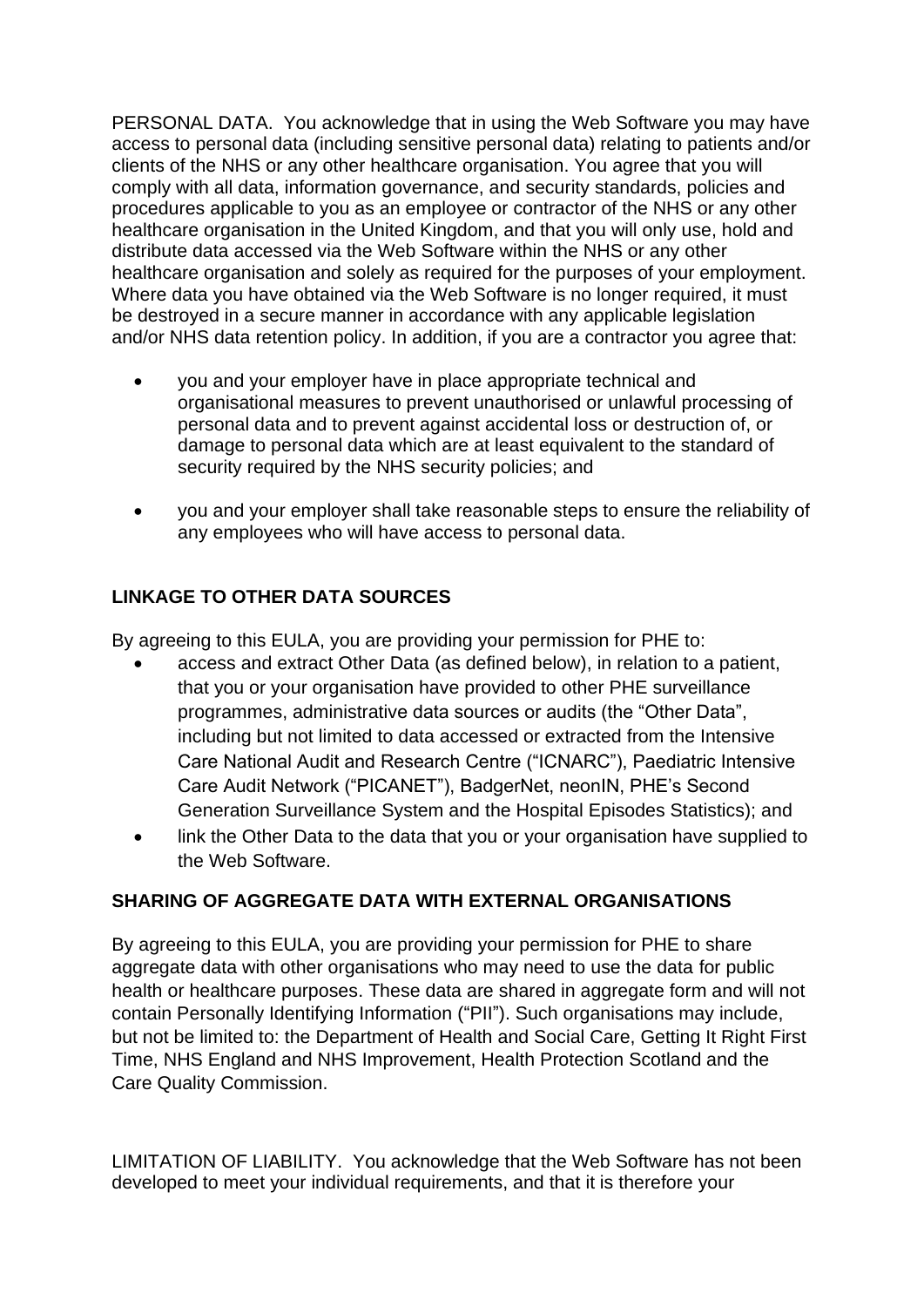responsibility to ensure that the facilities and functions of the Web Software as described in the documents meet your requirements.

You agree not to use the Web Software, documents or data for any commercial, business or resale purposes, and PHE has no liability to you for any loss of profit, loss of business, business interruption, or loss of business opportunity.

Nothing in this EULA shall limit or exclude our liability for:

- death or personal injury resulting from our negligence;
- fraud or fraudulent misrepresentation; and
- any other liability that cannot be excluded or limited by English law.

LIMITED WARRANTY. The Web Software is provided to you free of charge, it is provided "as is" with no warranties whatsoever and you acknowledge and agree that PHE will have no liability in connection with or arising from your use of the Web Software. Your only right or remedy with respect to any problems or dissatisfaction with the Web Software is to immediately cease use of the Web Software. You expressly acknowledge and agree that use of the Web Software and any documents and services provided is at your sole risk and that the entire risk as to satisfactory quality, performance, accuracy and effort is with you.

LOCAL ADMINISTRATOR OBLIGATIONS. As a registered local administrator ("Local Administrator") for a specific organisation, in addition to the normal User Obligations, you will also be fully responsible for the following:

- authorising or rejecting user account requests from users at the organisation(s) where you are the Local Administrator;
- managing all user accounts at the organisation(s) where you are the Local Administrator, including de-activating, deleting, suspending user accounts when staff leave employment at the organisation(s) where you are the Local Administrator; and
- ensuring that the users accessing the Web Software at the organisation(s) where you are the Local Administrator have the correct account type to access patient-level information, or anonymised information, and to manage the roles as appropriate for all users at the organisation(s) where you are Local Administrator, and any users that have access to patient identifiable data comply with the appropriate information governance guidelines and rules.

OTHER IMPORTANT TERMS. We may transfer our rights and obligations under this EULA to another organisation, but this will not affect your rights or our obligations under this EULA. You may only transfer your rights or obligations under this EULA to another person if we agree in writing. If we fail to insist that you perform any of your obligations under this EULA, or if we do not enforce our rights against you, or if we delay in doing so, that will not mean that we have waived our rights against you and will not mean that you do not have to comply with those obligations. If we do waive a default by you, we will only do so in writing, and that will not mean that we will automatically waive any later default by you.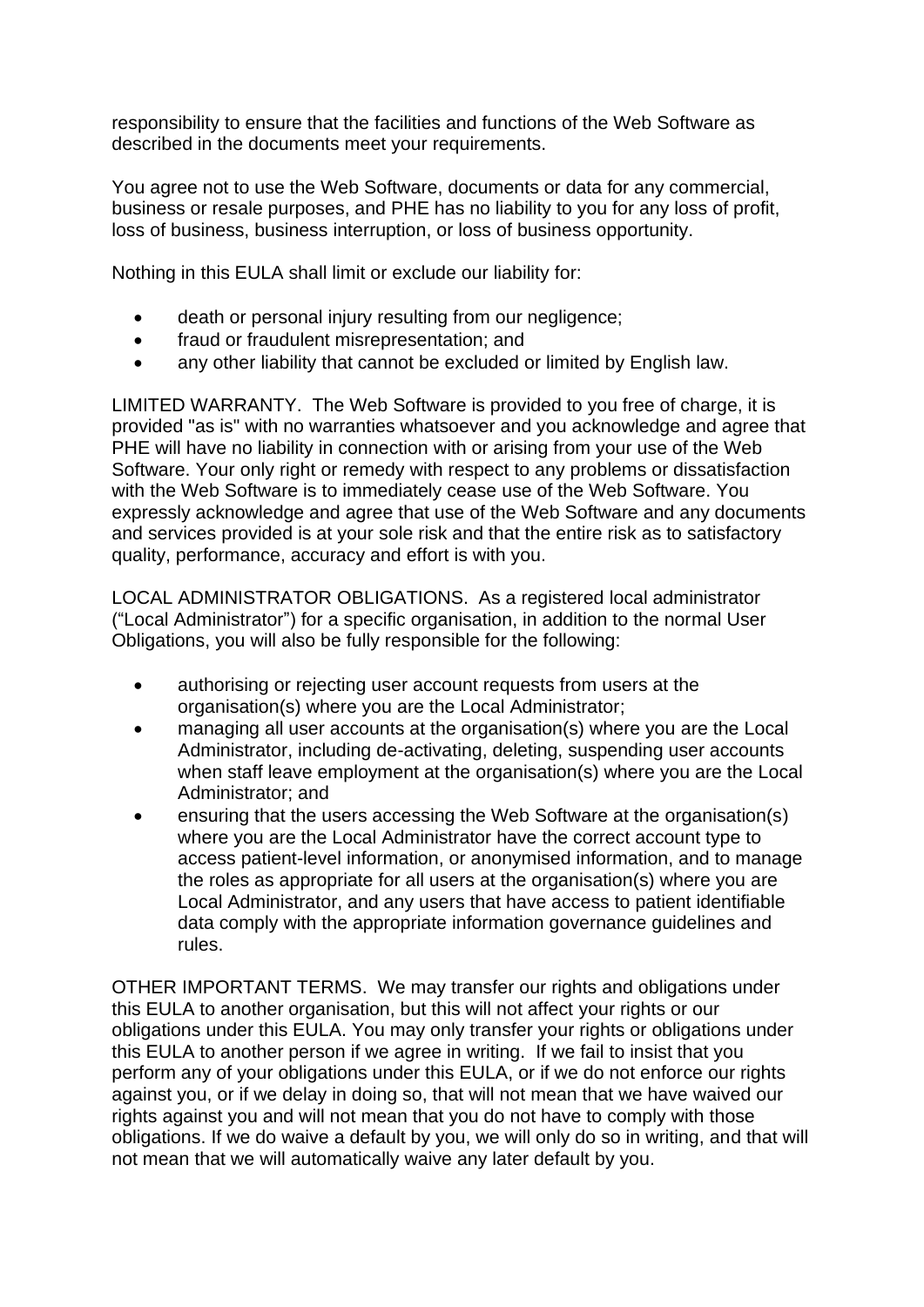SECURITY FEATURES. "Security Features" means any security mechanisms available for the purpose of preventing any unauthorised person or computer from accessing the Web Software, including those features implemented after the execution of this EULA as they become available, including mechanisms to, as applicable:

- (a) limit the extent of Web Software included in an embedded software file to a subset of the whole of the Web Software, in whole or in part, from an embedded software file;
- (b) prevent the reverse-engineering, re-use, importation, de-compilation, embedding, or inclusion of such embedded software files that contain any part of the Web Software, into other embedded software files; and
- (c) any other optional feature designed to prevent use of the Web Software by any unauthorised person or computer.

SPECIFIC USE. PHE and/or its affiliates make no representations about the suitability of the Web Software for any purpose. This Web Software is provided by PHE "as is" and any express or implied warranties, including, but not limited to, the implied warranties or merchantability and fitness for a particular purpose are disclaimed. In no event shall the PHE be liable for any direct, indirect, incidental, special, exemplary, or consequential damages (including, not limited to, procurement of substitute goods or services; loss of use, data, or profits; or business interruption) however caused and on any theory of liability, whether in contract, strict liability, or tort (including negligence or otherwise) arising in any way out of use of this Web Software, even if advised of the possibility of such damage.

TECHNICAL INFORMATION. By using the Web Software or any of the associated services, you consent to us collecting and using technical information about the devices and related software, hardware and peripherals for services that are internet-based or wireless to improve our products and to provide any services to you.

TERMINATION. We may terminate this EULA immediately by written notice to you:

- if you commit a material or persistent breach of this EULA which you fail to remedy (if remediable) within 14 days after the service of written notice requiring you to do so; or
- if you breach any of the Licence Restrictions.

Upon termination for any reason:

- all rights granted to you under this EULA shall cease immediately; and
- you must immediately cease all activities authorised by this EULA;

THIRD PARTY INFORMATION. The Web Software may contain links to other independent third-party websites. Third-party sites are not under our control, and PHE is not responsible for and does not endorse their content or their privacy policies (if any). You will need to make your own independent judgement regarding